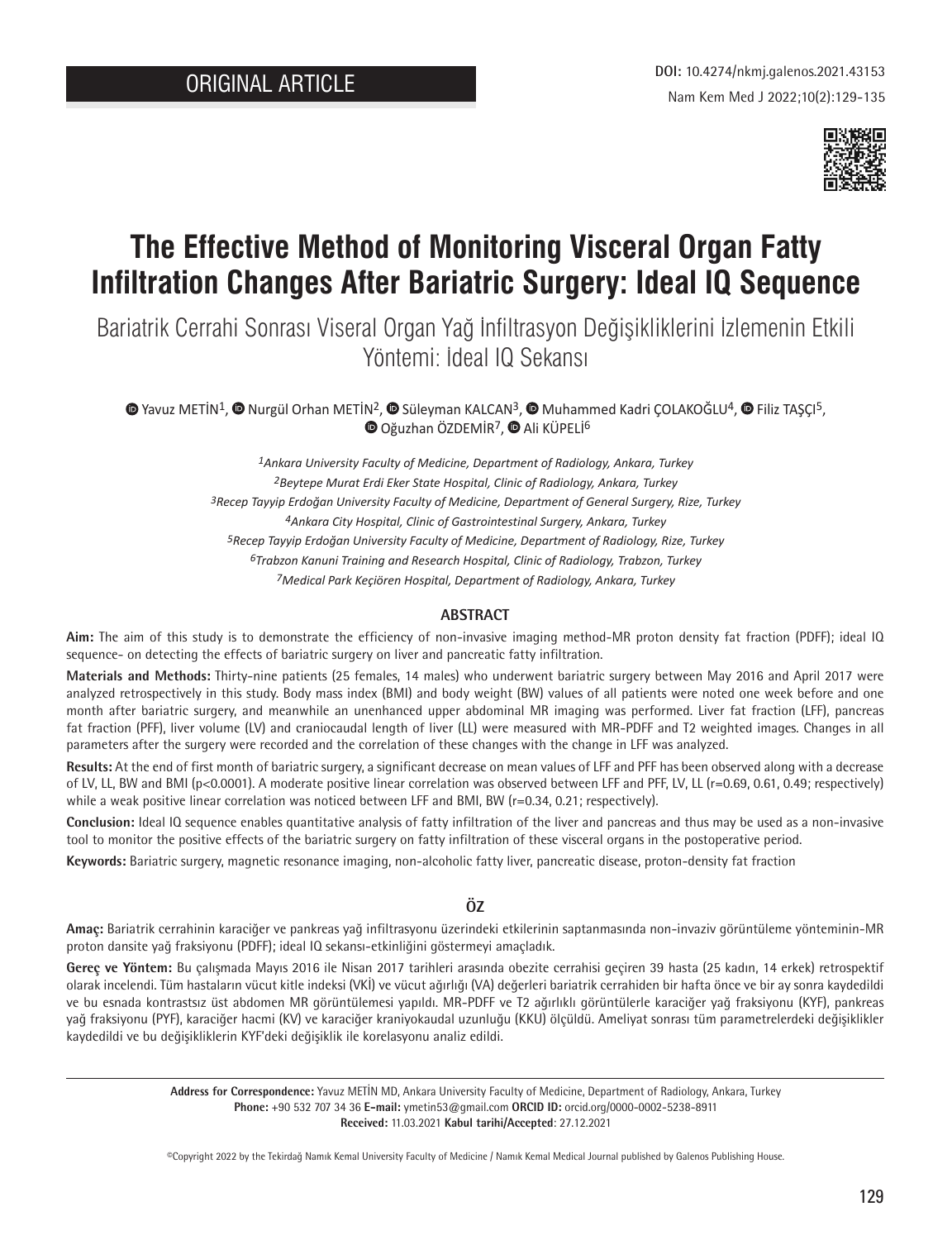**Bulgular:** Bariatrik cerrahinin 1. ayının sonunda KYF ve PYF ortalama değerlerinde anlamlı azalma ile birlikte KV, KKU, VA ve VKİ'de azalma gözlendi (p<0,0001). KYF ile PYF, KV, KKU arasında orta derecede pozitif bir doğrusal korelasyon gözlenirken (sırasıyla r=0,69, 0,61, 0,49), KYF ile VKİ, VA arasında (sırasıyla r=0,34, 0,21) zayıf bir pozitif doğrusal korelasyon fark edildi.

**Sonuç:** İdeal IQ sekansı, karaciğer ve pankreasın yağ infiltrasyonunun kantitatif analizini sağlar ve bu nedenle postoperatif dönemde bariatrik cerrahinin bu viseral organların yağ infiltrasyonu üzerindeki olumlu etkilerini izlemek için non-invaziv bir araç olarak kullanılabilir.

**Anahtar Kelimeler:** Bariatrik cerrahi, manyetik rezonans görüntüleme, alkolsüz yağlı karaciğer, pankreas hastalığı, proton dansite yağ fraksiyonu

## **INTRODUCTION**

Obesity may result in various health problems such as coronary artery disease, cerebrovascular disease, and metabolic syndrome, in addition to fatty liver and pancreas diseases<sup>1</sup>. Non-alcoholic fatty liver disease (NAFLD) is present in 70- 95% of obese patients. This condition may range from simple steatosis, or from a non-alcoholic steatohepatitis (NASH), to cirrhosis and even to hepatocellular carcinoma<sup>2,3</sup>.

Pancreas is the other visceral organ in which ectopic fat accumulation secondary to obesity is frequently observed. Non-alcoholic fatty pancreas disease (NAFPD) is pancreatic fatty infiltration due to obesity. Just as NAFLD progresses to non-alcoholic steatohepatitis (NASH) over time, it is possible for NAFPD to progress to non-alcoholic steoatopancreatitis due to the failure of the metabolic condition over time, and as a result, pancreatitis and pancreatic cancer may develop<sup>4-8</sup>.

Quantitative evaluation of fatty infiltration in the liver and pancreatic parenchyma is of great importance for correct diagnosis and treatment. The gold standard method used for this purpose is liver biopsy<sup>9,10</sup>. However, this procedure is invasive and has the disadvantage of complications such as hemorrhage and infection, and evaluation of only a limited section of the liver, which may necessitate new diagnostic methods. Recent studies have shown that various magnetic resonance (MR) imaging (MRI) techniques provide accurate information about the amount of fat in the liver parenchyma similar to liver biopsy. These techniques, besides being reported to be non-invasive, have also the advantage to allow the monitoring of fatty liver disease $11-15$ . There is no clear consensus yet on diagnostic methods that can determine the amount of pancreatic fat at an optimum level. However, reviewing the literature, MRI with its non-invasive nature and high sensitivity, is reported to be the most preferred diagnostic imaging method used for this purpose, today. Furthermore, a novel MR-proton density fat fraction (PDFF) method also allows high accuracy quantification of pancreatic fat infiltration<sup>16-18</sup>.

Fatty liver disease is frequently observed in patients who are candidates for bariatric surgery, and 25% of these patients have NASH and 1-3% have cirrhosis<sup>19</sup>. NAFLD and secondary parenchymal damage due to fatty infiltration has been shown to be resolved and even completely returned to normal after bariatric surgery in up to 80-92% of the patients $20,21$ .

Although there are accumulating data on the effects of bariatric surgery on NAFLD in the literature, there is still a necessity for further studies regarding the effects of bariatric surgery on pancreatic fatty infiltration. In this context, the aim of this study was to demonstrate the effects of bariatric surgery on the liver and pancreatic parenchyma from the early postoperative period with a non-invasive imaging method, ideal IQ sequence (MR-PDFF).

## **MATERIALS AND METHODS**

This retrospective study was approved by the Recep Tayyip Erdoğan University Institutional Review Board in our institution (decision number: 2019/113, approval date: 09.09.2019) and written informed consent was obtained from all patients.

#### **Patient Selection**

A total of 55 patients scheduled for bariatric surgery due to morbid obesity between May 2016 and April 2017 were included in this study. Sixteen patients were excluded from the study for various reasons. The study was conducted with remaining 39 patients who underwent bariatric surgery (35 laparoscopic sleeve gastrectomy, 4 laparoscopic Roux-Ygastric bypass). The patient flow diagram is shown at Figure 1. All patients were examined with unenhanced upper abdominal MRI a week before and a month after surgical intervention.

#### **Assessment**

The patients were evaluated by the multi-disciplinary bariatric team, including two surgeons, endocrinologist, endoscopist, anesthesiologist, psychiatrist and specialized nurses, prior to surgical treatment. All of the bariatric operations were performed by two general surgeons (M.K.Ç. and S.K.). Patients were not administered a diet programme before the surgery. But, after bariatric surgery, all patients were included in the diet program determined by the bariatric team.

#### **Inclusion and Exclusion Criteria**

Inclusion criteria were body mass index (BMI) of 40 kg/m<sup>2</sup> or BMI  $≥35$  kg/m<sup>2</sup> and having related comorbidities such as diabetes, hypertension, coronary artery disease, and chronic lung diseases. Patients with any contraindications for MR examination (presence of pacemaker or any metallic implant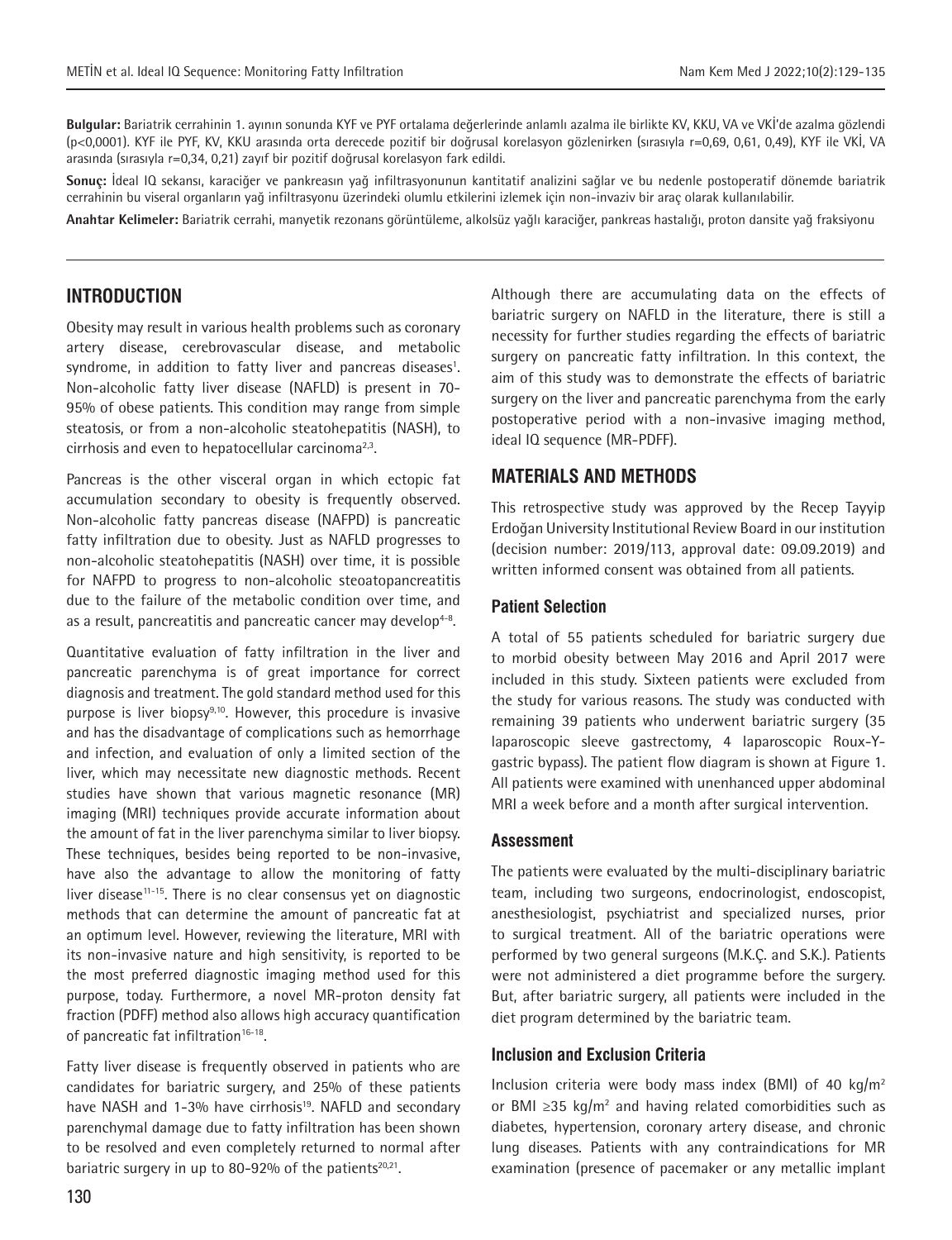not compatible with MR and claustrophobia) or known diffuse non-NAFLD liver disease (such as chronic hepatitis B or C, Wilson disease and hemochromatosis) were excluded from the study.

#### **Radiological Measurements**

All measurements were performed by a single radiologist (Y.M.) with approximately 8 years of experience in abdominal imaging. On the ideal IQ sequences obtained before and after the surgery in the axial plane, the fat fraction values were measured on the fat fraction maps three times and the mean value was recorded using the 3-cm and 1.5-diameter circular region of interest (ROI) from the liver segment 4A and the pancreas body, respectively. Also, liver volume measurements were made by outlining liver boundaries on each slice at ideal IQ sequence and the final volume was calculated automatically. Liver craniocaudal length (LL) was measured in a coronal T2 W images from the hepatic dome to the lower border of the liver passing through the mid-hepatic point. Also, BMI and BW measurements were performed at preoperative and postoperative periods. BMI was calculated as weight/height<sup>2</sup>.

## **Magnetic Resonance Imaging**

All MRIs were obtained at 3T scanner (GE MR750, GE Healthcare, Waukesha, WI, USA) utilizing a multi-channel torso phased-array coil placed over the liver with all subjects in the supine position. Ideal-IQ sequence was used to determine MRI-PDFF. The Ideal-IQ sequence parameters were as follows: repetition time (TR), 5.8 or 6.7 ms; field of view (FOV), 34 cm; NEX, 0.5; matrix, 128×128; bandwidth, 90.91 or 83.33 kHz; flip angle, 3 degree; a slice thickness, 8.0 mm; and acquisition time, 23 s. At our hospital, Ideal-IQ sequence is included in routine MRI protocols for upper abdominal examinations because fatty liver can be easily and quantitatively evaluated by using this sequence. Liver craniocaudal (LL) measurements were performed on coronal single-shot fast spin-echo T2 WI (coronal SSFSE T2WI: TR, 1200-2000 ms; TE, 30-50 ms; matrix, 256×256; FOV, 40 cm; slice thickness, 6.0 mm; NEX, 2; bandwidth 83.33). The images were processed automatically by using the software (AW server 2.0 software; GE, USA) provided by the manufacturer to create water, fat, in phase (IP), out-of phase, R2 star (R2\*), and fat fraction maps.

#### **Statistical Analysis**

Data analyses were conducted using SPSS 22.0 Statistical Software (SPSS Inc., Chicago, IL, USA). Descriptive statistics, including the means and ranges, were calculated for the age, body weight, BMI, liver fat-fraction, pancreas fat-fraction, craniocaudal length of liver and liver volume for patients. Normal distributions were verified using the Kolmogorov-Smirnov test. The Paired Sample t-test was used to analyze these parameters. Correlation between liver fat-fraction and body weight, BMI, craniocaudal length of liver, liver volume and pancreas fat-fraction was analyzed using the Pearson's correlation analysis. A p value less than 0.05 indicated statistical significance.



**Figure 1.** The patient flow diagram is shown *MR: Magnetic resonance, F: Female, M: Male*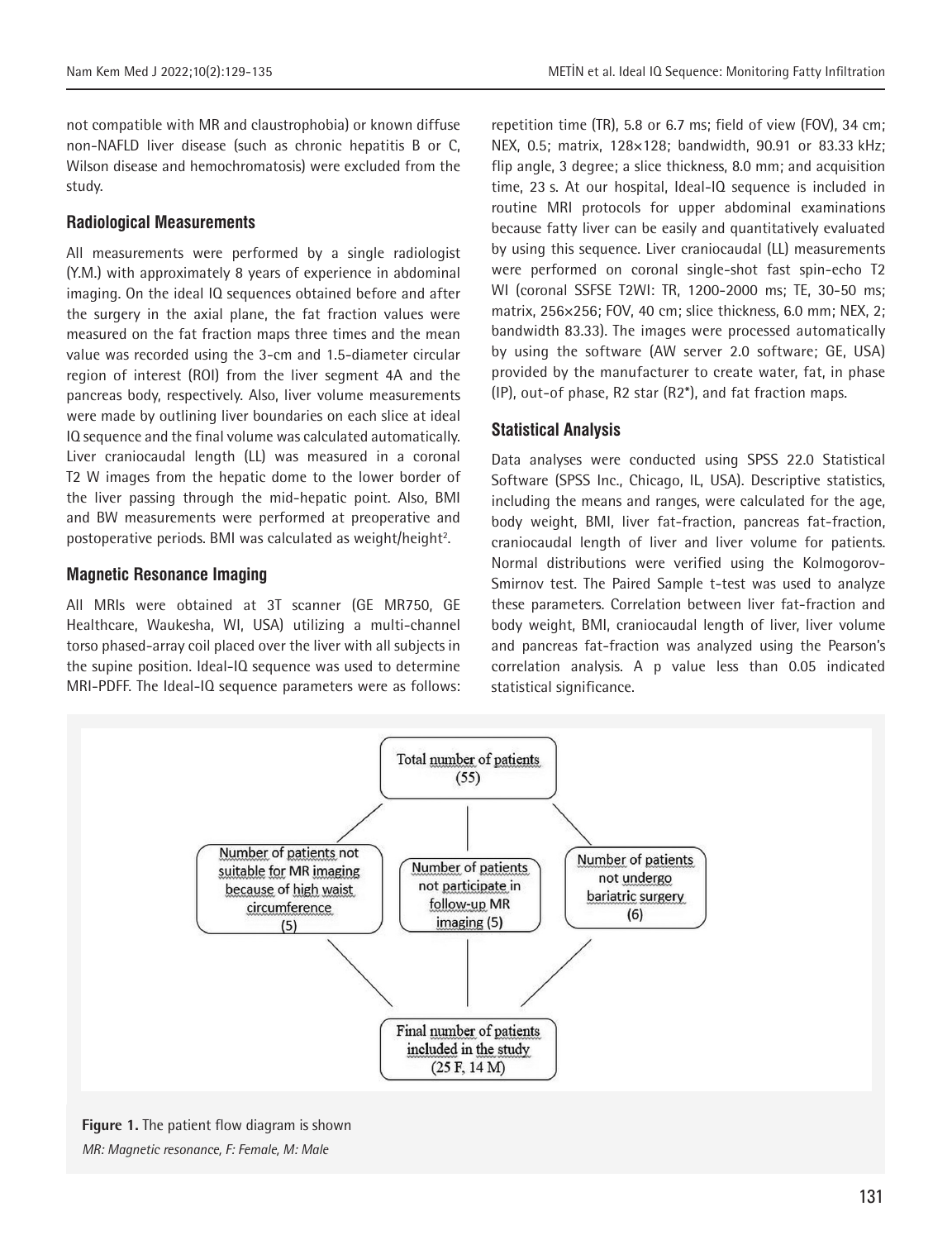# **RESULTS**

The present study included 25 female (64.1%) and 14 male  $(35.9\%)$  patients with a mean age of  $41.2+12.5$  years.

There was a statistically significant change between preoperative and postoperative values of BW, BMI, LFF, PFF, LL and LV (Table 1).

In the preoperative period, 33 (84.6%) of 39 patients had NAFLD, while 6 patients (15.4%) had no fatty infiltration of liver. Fatty infiltration of liver completely resolved in 26 (66.7%) of 39 patients in the postoperative period, which was statistically significant (p<0.001). In the preoperative period, 16 patients (41%) had NAFPD, and after bariatric surgery, complete resolution of fatty infiltration was observed in 12 (75%) of patients, which was statistically significant (p<0.001). There was a statistically significant decrease in the mean LFF and PFF values in the early postoperative period (p<0.001) (Figure 2). Also, the mean LL and LV values decreased significantly (p<0.001) (Figure 3).

According to the correlation analysis (Table 2), there was a moderate positive linear correlation between LFF and PFF, LL, LV (p<0.001) (Figure 4). A weak positive linear correlation was observed between LFF and BMI (p<0.001), BW (p<0.005).

# **DISCUSSION**

Our study has shown that significant remission is observed in the fatty infiltration of the liver and pancreas in the early period after bariatric surgery, and these positive changes can be detected accurately and non-invasively in a very short time with the ideal IQ sequence.

NAFLD and NAFPD are the diseases that develop due to obesity and, if not treated, can lead to serious health problems in a wide spectrum from infectious processes to malignancy in the liver and pancreas parenchyma<sup>2</sup>. Today, the increasing



**Figure 2.** a, b) A 35-year-old male patient undergoing bariatric surgery had a reduction in LFF after surgery by 60% (preop LFF=35%, postop LFF=14%). In the same patient, the pancreatic fat fraction also showed a 60% reduction after surgery. Preop PFF=10%, postop PFF=4%)

*LFF: Liver fat fraction*

| Table 1. Results of variables measured at preoperative and postoperative periods |                                                                                                                                |                            |         |  |  |
|----------------------------------------------------------------------------------|--------------------------------------------------------------------------------------------------------------------------------|----------------------------|---------|--|--|
| <b>Parameters</b>                                                                | <b>Preoperative</b>                                                                                                            | <b>Postoperative</b>       | p value |  |  |
| BW (kg)                                                                          | $126.4 \pm 20.1$ (82-175)                                                                                                      | $111.5 \pm 17.8$ (76-155)  | < 0.001 |  |  |
| BMI $(kq/m2)$                                                                    | $46.0 \pm 5.2$ (35-65)                                                                                                         | $40.5 \pm 4.9$ (33-59)     | < 0.001 |  |  |
| LFF $(0/0)$                                                                      | $16.8 \pm 10.6$ (5-40)                                                                                                         | $7.1 \pm 4.8$ (2-20)       | < 0.001 |  |  |
| PFF $(0/0)$                                                                      | $9.4 \pm 4.7$ (3-24)                                                                                                           | $5.0+4.1(0-19)$            | < 0.001 |  |  |
| $LL$ (mm)                                                                        | $214.4 + 22.9$ (168-267)                                                                                                       | $193.1 \pm 20.3$ (156-245) | < 0.001 |  |  |
| $LV$ (cm <sup>3</sup> )                                                          | 2611.7±551.8 (1715-3843)                                                                                                       | 1949.7±380.9 (1181-2887)   | < 0.001 |  |  |
|                                                                                  | BMI: Body mass index, BW: Body weight, LFF: Liver fat fraction, LL: Liver length, LV: Liver volume, PFF: Pancreas fat fraction |                            |         |  |  |

| Table 2. The correlation analysis between LFF changes and other variables after the bariatric surgery                          |      |       |         |  |  |
|--------------------------------------------------------------------------------------------------------------------------------|------|-------|---------|--|--|
| <b>Parameters</b>                                                                                                              |      | $R^2$ | p value |  |  |
| PFF (%)                                                                                                                        | 0.69 | 0.33  | < 0.001 |  |  |
| $LL$ (mm)                                                                                                                      | 0.61 | 0.37  | < 0.001 |  |  |
| $LV$ (cm <sup>3</sup> )                                                                                                        | 0.49 | 0.24  | < 0.001 |  |  |
| BMI $(kq/m2)$                                                                                                                  | 0.34 | 0.11  | < 0.001 |  |  |
| BW (kg)                                                                                                                        | 0.21 | 0.04  | < 0.001 |  |  |
| BMI: Body mass index, BW: Body weight, LFF: Liver fat fraction, LL: Liver length, LV: Liver volume, PFF: Pancreas fat fraction |      |       |         |  |  |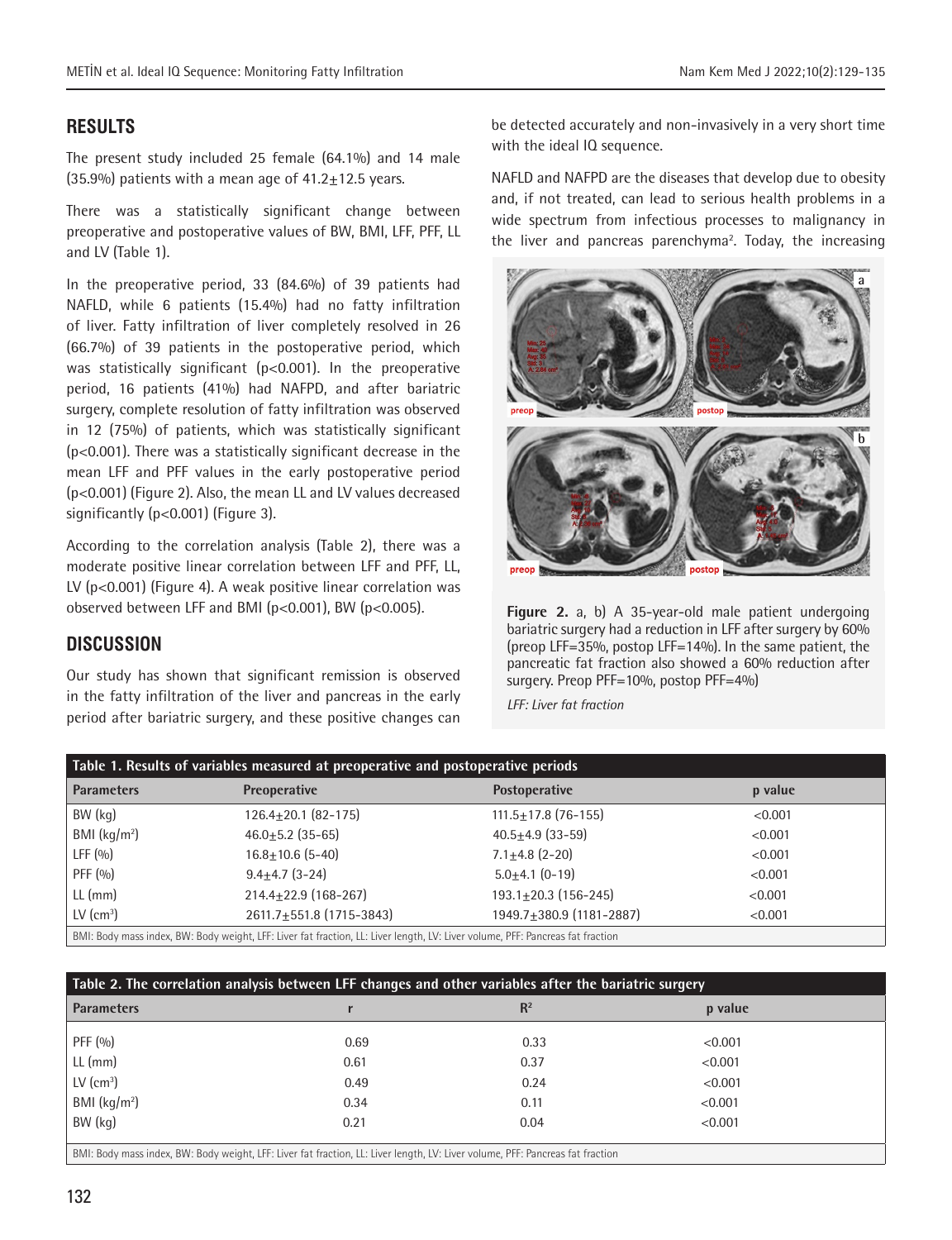frequency of obesity and obesity-related diseases has made the importance of bariatric surgery even more evident. Therefore, demonstrating and monitoring the positive effects of bariatric surgery about the course of NAFLD and NAFPD has also gained great importance. At this point, we aimed to investigate the effects of bariatric surgery on liver and pancreatic fatty infiltration non-invasively by using a novel MRI sequence; ideal IQ (MR-PDFF).

Liver biopsy is the gold standard method used in the determination of the fatty infiltration of the liver and its harmful effects on the liver parenchyma<sup>9,22</sup>. However, this invasive method has disadvantages such as having preprocedural complications including bleeding, allowing sampling only from a specific liver area, operator dependency, and high cost<sup>23</sup>. In addition, this method requires performing a liver biopsy before or during surgery, and will expose the patient to these risks several times in the follow-up period. For this reason, noninvasive radiological imaging methods are used instead of liver biopsy to detect fatty infiltration in visceral organs. In the current study, it was aimed to investigate the effects of bariatric surgery both on liver and pancreatic fatty infiltration with MR-PDFF, which is accepted as the most effective and



**Figure 3 a, b).** The patient had a 16% reduction in the craniocaudal LL in the postoperative period (preop LL=234.3 mm, postop LL=196.5 mm). Also in the same patient, there was a 41% reduction in liver volume after bariatric surgery (preop liver volume=3843 cm<sup>3</sup>, postop liver volume=2246 cm3 )

*LL: Length of the liver*

accurate method in the evaluation of fatty infiltration in recent years. Ideal IQ sequence provides volumetric wholeliver and pancreatic coverage in a single breath-hold and generates estimated T2\* and triglyceride fat fraction maps in a non-invasive manner. It was found that the MR-PDFF method showed a high correlation with magnetic resonance spectroscopy (MRS) and liver biopsy in the evaluation of fatty liver<sup>24-26</sup>. Among the advantages of this method, unlike MRS, it does not require special experience for evaluation, and it can be easily measured from any level of the liver parenchyma in a shorter time without the need for postprocessing procedures. As in our study, the amount of fat both in the pancreas and in the liver parenchyma can be quantitatively calculated in seconds with a single sequence.

One of the most important findings in the current study is that fatty infiltration of the liver decreased significantly at the end of first month after bariatric surgery. In 66.7% of the patients participating in our study, after bariatric surgery, LFF values decreased below 6.5% and NAFLD was completely regressed. Unlike other publications in the literature<sup>27,28</sup>, in this study, we found that LFF values regressed to normal values in more patients in the early postoperative period. It is thought that two main factors play a role in determining such a significant decrease in LFF of the patients after bariatric surgery. The first reason is that the basal LFF  $(16.8+10.6\%)$  and BMI  $(46.0+5.2)$  $kg/m<sup>2</sup>$ ) values of the patients who participated in the study were relatively higher than the basal values in other studies. The second reason is that, unlike other studies, our patients were not given very low calorie diet therapy before surgical treatment. In other studies, it was found that patients both showed weight loss and decreased LFF values after an average



**Figure 4.** Correlation analyses showed a significant moderate positive linear correlation between LFFs and PFFs  $(r=0.69; R2=0.33, p<0.001)$ 

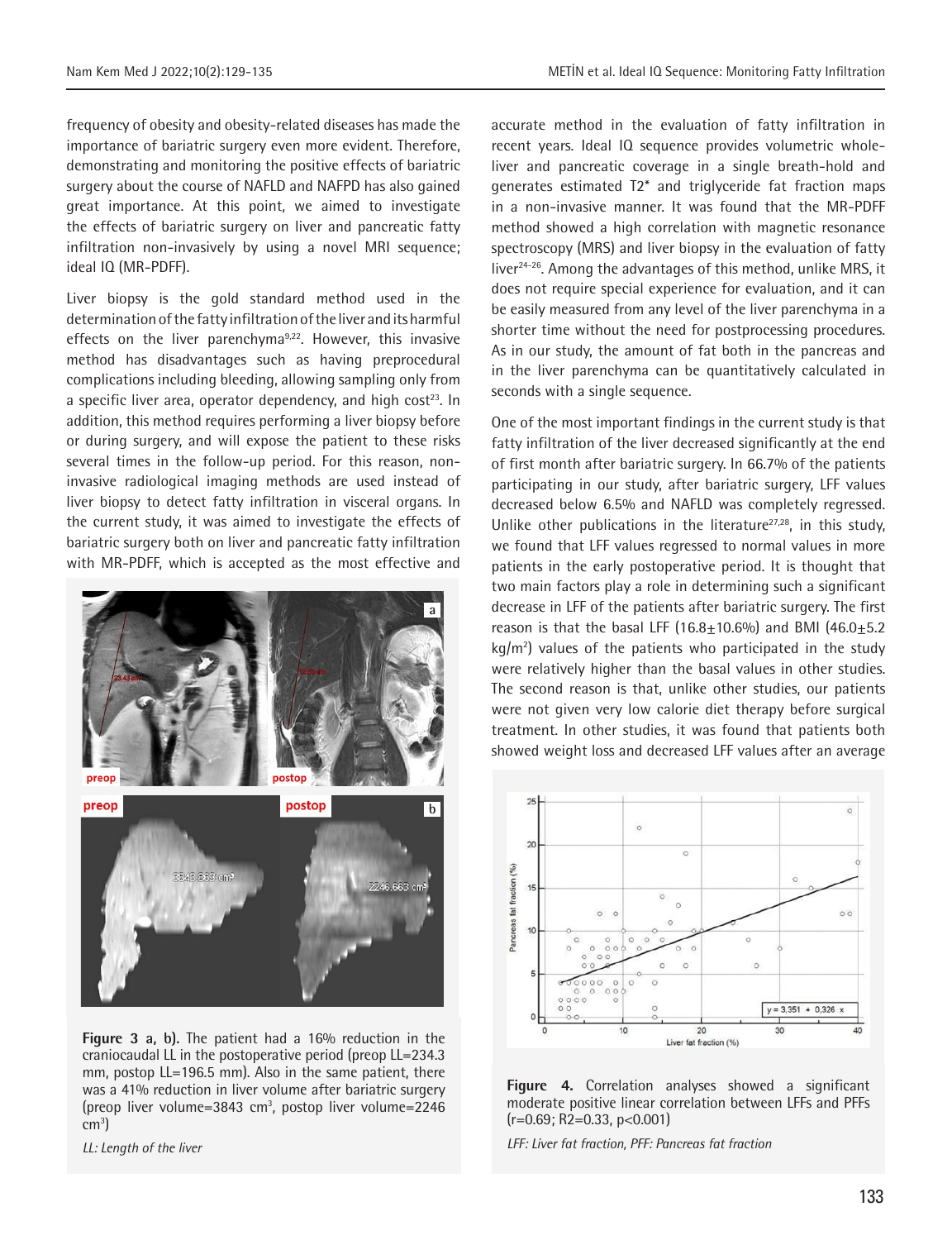of two weeks of low-calorie diet before surgery. This was considered as the reason for less weight loss and decrease in LFF compared to our study. It is thought that not applying a calorie diet to our patients before the surgical treatment causes them to lose weight more quickly and effectively after surgery. However, in order to demonstrate this more clearly, it is considered that future studies will be conducted in which patients who are treated and not treated with diet are evaluated comparatively.

There are limited numbers of publications investigating the effects of bariatric surgery on pancreatic fat infiltration<sup>29,30</sup>. Similar to our study, in most of these publications, a significant decrease in pancreatic FF values was detected after bariatric surgery. In the study of Covarrubias et al.<sup>30</sup>, a mean decrease of 0.4% in PDFF values at the 1<sup>st</sup> month and 5.7% at the end of the 6<sup>th</sup> month was found after bariatric surgery. In another study by Hui et al.<sup>29</sup>, it was stated that there was a 1.6% decrease in PDFF rates at the end of 6 months and 4.5% at the end of one year. Although studies have found a decrease in pancreatic FF values at different rates, it is understood that this decrease continues to increase with time. In our study, it was found that 41% of the patients had pre-operative NAFPD, while 75% of the patients had total regression after surgery. Moreover, it was found that there was a 4.4% decrease in pancreatic PDFF rates in the early postoperative period (1 month after surgery). The higher rate of decrease in FF values in our study was evaluated primarily due to the inclusion of more patients.

Today, the time course of postoperative fat fraction changes in visceral organs is not clearly known. However, most studies report that the positive effects of bariatric surgery on fatty infiltration in visceral organs as well as on anthropometric measurements such as BMI and BW continue long term. Accordingly, it was found that LFF reached normal values in almost all patients at the end of the  $12<sup>th</sup>$  month. On the other hand, it has been reported in most publications that the most significant reduction in liver and pancreatic fat fraction occurs in the early postoperative period (usually at the end of the  $1<sup>st</sup>$  month)<sup>27,30,31</sup>. In our study, in parallel with the publications in the literature, a statistically significant decrease was found in the liver and pancreatic fat fraction values of all patients in the first month after surgery. In the study of Luo et al.<sup>27</sup>, it is understood that the highest decrease in liver PDFF rates occurred in the 1<sup>st</sup> month after surgery. In addition, while there was no significant change in liver volume in the following imagings, it was determined that the decrease in liver FF values continued, albeit to a lesser extent. Similarly, in another study conducted by Pooler et al. $31$ , it was observed that the highest decrease in liver FF rates was detected in the first month postoperative controls (5.6%). On subsequent follow-up imaging, the decrease in liver FF values (2.8% at the end of the  $3<sup>rd</sup>$  month and 1.6% at the end of the 6-10<sup>th</sup> month) continued

at decreasing rates. On the other hand, it was understood that the fatty infiltration completely resolved in 66.7% of our patients with NAFLD and in 75% of our patients with NAFPD after the bariatric surgery. This was determined as an evidence that the positive effects of bariatric surgery were most evident in the early period.

## **Study Limitations**

Our study has some limitations. Firstly, although relatively few patients were involved in this study, it is among the studies with highest number of patients on the same topic. Secondly, liver biopsy, which is the gold standard method in the diagnosis of fat infiltration, was not performed in the patients in our study because of its invasiveness and difficulty after treatment. Thirdly, since bariatric surgery is a new treatment method that has been started to be used in our center, the long-term effects of the treatment have not been investigated due to the fact that patients did not adapt adequately to follow-up imaging. Fourthly, sleeve gastrectomy was mainly performed on our patients, and other bariatric surgical methods were applied in a limited number of cases. Therefore, the effects of surgical methods on visceral organ fatty infiltration have not been compared. However, it is planned to conduct studies comparing the effects of different bariatric surgery methods on liver and pancreatic fat in the future. Compared to similar studies in the literature, our study is a rare study that includes a larger number of patients and examines the early changes in both liver and pancreatic fatty infiltration caused by bariatric surgery using a non-invasive method. Lastly, to our knowledge, this is the first study on this topic from Eastern Mediterranean region.

# **CONCLUSION**

Ideal IQ sequence is a non-invasive effective method that allows the monitorization of the positive effects of bariatric surgery on liver and pancreatic fatty infiltration.

## **Ethics**

**Ethics Committee Approval:** This retrospective study was approved by the Recep Tayyip Erdoğan University Institutional Review Board in our institution (decision number: 2019/113, approval date: 09.09.2019).

**Informed Consent:** Retrospective study.

**Peer-review:** Externally peer-reviewed.

# **Authorship Contributions**

Surgical and Medical Practices: S.K., M.K.Ç., Concept: Y.M., Design: Y.M., Data Collection or Processing: Y.M., N.O.M., F.T., O.Ö., Analysis or Interpretation: A.K., Literature Search: Y.M., N.O.M., O.Ö., Writing: Y.M., N.O.M., O.Ö.